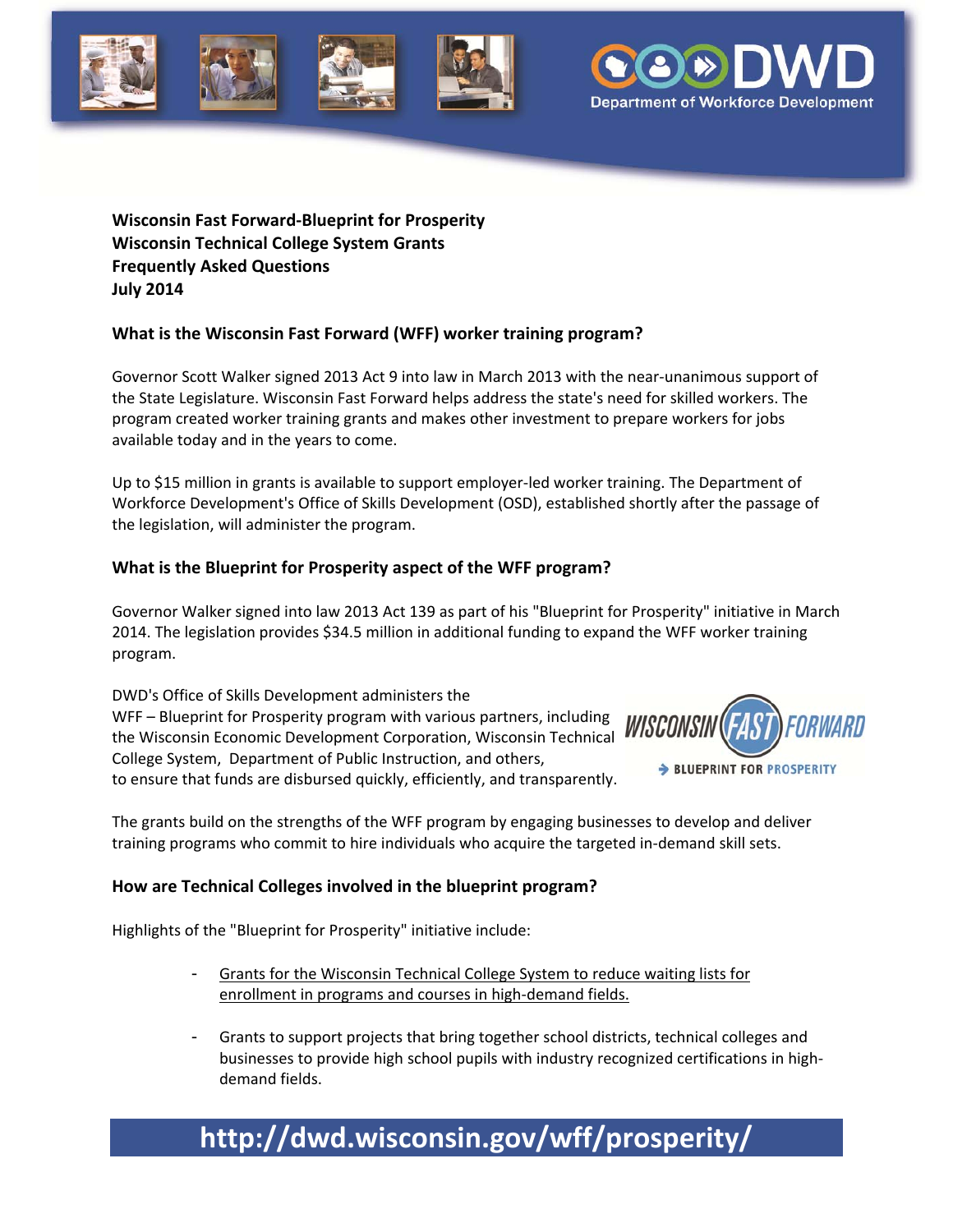- Grants to enhance employment opportunities by providing employer‐driven training for persons with disabilities.

### **How will the reduction in wait lists work?**

Each technical college identified programs that, due to capacity constraints, had greater demand for courses than was currently available. Along with a list of programs for funding consideration by DWD, each college submitted the projected number of students to be trained through the request, along with other relevant data such as project scope, duration of training, and occupational title information.

DWD cross‐matched the submitted data with additional labor market information and other sources to identify programs that have the greatest economic impact and result in employment for graduates. DWD shared the results with the technical colleges and, based on this analysis, worked with the colleges to revise and finalize individual program wait lists for grant funding consideration.

#### **How were the grant applications evaluated?**

Each technical college gave a presentation on its submission before the Governor's Council on Workforce Investment (CWI). The CWI is charged with aiding Wisconsin employers in finding the workers they need and providing resources to enable workers to access training for in‐demand careers. The CWI provided feedback on all presentations to DWD's Office of Skills Development (OSD) for consideration prior to OSD evaluating and scoring each application.

OSD staff, in consultation with DWD's Office of Economic Advisors, developed nine criteria to objectively evaluate each program submission. A total of 37 points were available for the highest priority program for each technical college. The technical college name was removed from the scoring sheets to ensure anonymity.

| Criteria                              | <b>Description</b>                                                                                                                                                                                                                                                                                             |
|---------------------------------------|----------------------------------------------------------------------------------------------------------------------------------------------------------------------------------------------------------------------------------------------------------------------------------------------------------------|
| <b>Technical College Priority</b>     | Technical colleges used perceived employer<br>demand and the potential impact upon the local<br>economy to prioritize submissions.                                                                                                                                                                             |
| <b>Employer Commitment</b><br>to Hire | Strength of regional employers' commitment to<br>hire graduates based on existing surveys or other<br>evidence of employer support, lists of employers<br>with stated skilled labor demands, documented<br>regional cluster or workforce sector strategies,<br>employer letters of support, or other evidence. |
| <b>High-Demand Fields</b>             | Based on 10-year job projections; skill sets noted in<br>regional economic development and growth plans;<br>wage progression for occupational titles as<br>determined by labor market economists.                                                                                                              |
| <b>Job Openings</b>                   | Potential for hires determined through annual<br>projections based on occupational codes and job<br>titles in counties and regions.                                                                                                                                                                            |

## **http://dwd.wisconsin.gov/wff/prosperity/**